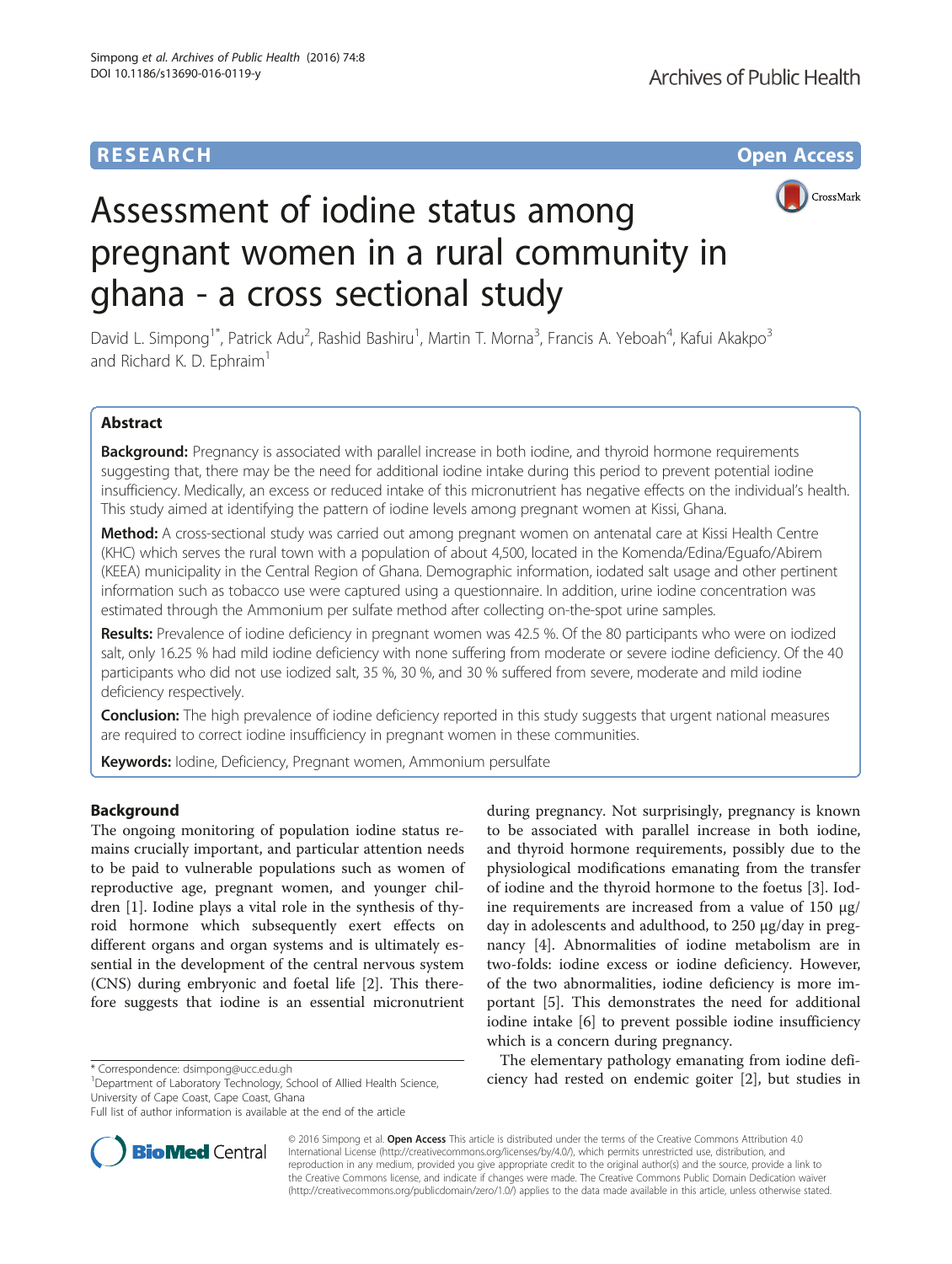recent times have demonstrated a wide spectrum of disorders caused by iodine deficiency during pregnancy. These include stillbirth, increased number of spontaneous abortion, hearing defect in infants, congenital abnormalities, attention-deficit syndrome, irreversible mental retardation, impaired psychomotor development, and behavioral disorders [[2](#page-3-0), [4](#page-3-0)]. In spite of these adverse consequences, recent studies have demonstrated that iodine intake during gestation is low [[7](#page-3-0)–[9](#page-3-0)]. Consequently, the last decade has witnessed a substantial global progress in research relating to population iodine status, but information on iodine status among pregnant women in Ghana is scarce, possibly because routine screening and monitoring of this micronutrient in these individuals is lacking. Therefore, this study was aimed at identifying the pattern of iodine levels during pregnancy so as to generate data that would subsequently inform health policy makers about the effectiveness of the universal salt iodization (USI) program in Ghana.

## Methods

## Study site/study design

A cross-sectional study was conducted from December 2013 through to April 2014 among pregnant women resident in the Kissi township and receiving antenatal care at Kissi Health Centre (KHC). Kissi is a rural town located in Komenda/Edina/Eguafo/Abirem (KEEA) municipality in the Central Region of Ghana.

#### Study population and ethical considerations

Ethical clearance was obtained from the Institutional Review Board of the University of Cape Coast (UCCIRB) and the authorities at KHC. Consented pregnant women (from first to third trimester) aged between 18-45 who were resident in the Kissi community were recruited for the study. Pregnant women with conditions or diseases that will affect urine iodine levels were excluded.

#### **Ouestionnaire**

Questionnaires were administered to the participants to obtain demographic and obstetric data as well as information on iodated salt and tobacco (a substance known to affect iodine levels) use.

## Collection and determination of urine iodine levels

Participants were provided with clean containers into which they provided on-the-spot urine for the measurement of urine iodine concentration. UIC was estimated by the Ammonium persulfate method [\[10\]](#page-4-0).

As a quality control measure, the interval between the time of addition of ceric Ammonium sulfate and the reading the absorbance were all the same for all samples, standards, and blanks so to rule out any systematic or random biases. In pregnant women, median urinary iodine levels of < 150 μg/L were considered as insufficient, 150–249 μg/L as adequate and  $>$ 250 μg/L as more than adequate [[11](#page-4-0)].

### Statistical analysis

All data were analysed using SPSS version 16 (IBM Corp.) and Minitab version 16 (Minitab Inc.). Data were analyzed using simple descriptive statistics such as frequency and percentages.

Age data showed a normal distribution with mean  $\approx$ Median ≈ Mode and little variability. The mean and the standard deviation were used to measure the central tendencies and variability respectively. The ages were put into 6 categories with a class interval of 5. Simple descriptive statistics such as frequency and percentages were also used to analyze these categories.

Maternal Urine Iodine Concentration (UIC) during pregnancy was then determined in all analyses. The UIC data obtained was bimodal. It showed characteristics of skewness (positively skewed 1.01) with outliers (range, 5.2  $\mu$ g/L – 1165.9  $\mu$ g/L). The median served as the appropriate measure of central tendency for this data. The Median Absolute Deviation (MAD) was used to measure dispersion. Consequent to this, a nonparametric test, Mood Median test was used to assess the difference between demographic characteristics and the levels of the iodine concentrations with  $p < 0.05$  considered statistically significant.

## Results

A total of 120 pregnant women were involved in the study with an age range of  $> 20$  –  $\leq 40$  (mean age 27.20 ± 5.99 years). As shown in Table 1, only 12.5 % of the participants had sufficient iodine levels, with 45.0 % recording values above sufficiency. In addition, 42.5 % of the participant had insufficient UIC levels.

Table [2](#page-2-0) shows the iodine levels in relation to the demographic characteristics of the pregnant women. Participants in the < 20 and 30–34 year categories had higher proportions with less than sufficient UIC levels i.e. 58.34 % and 54.17 % respectively. All participants in the ≥40- year group had less than sufficient UIC. In

| Table 1 lodine levels among the pregnant women |  |
|------------------------------------------------|--|
|------------------------------------------------|--|

| Criteria                   | Urine iodine level (µg/L) | $n = 120$    |  |
|----------------------------|---------------------------|--------------|--|
| Excessive                  | ≥500                      | 33 (27.50 %) |  |
| Above requirement          | 250-499                   | 21 (17.50 %) |  |
| lodine sufficient          | 150-249                   | 15 (12.50 %) |  |
| Mild iodine deficiency     | $50 - 149$                | 25 (20.83 %) |  |
| Moderate iodine deficiency | $20 - 49$                 | 12 (10.00 %) |  |
| Severe iodine deficiency   | $<$ 20                    | 14 (11.67 %) |  |
|                            |                           |              |  |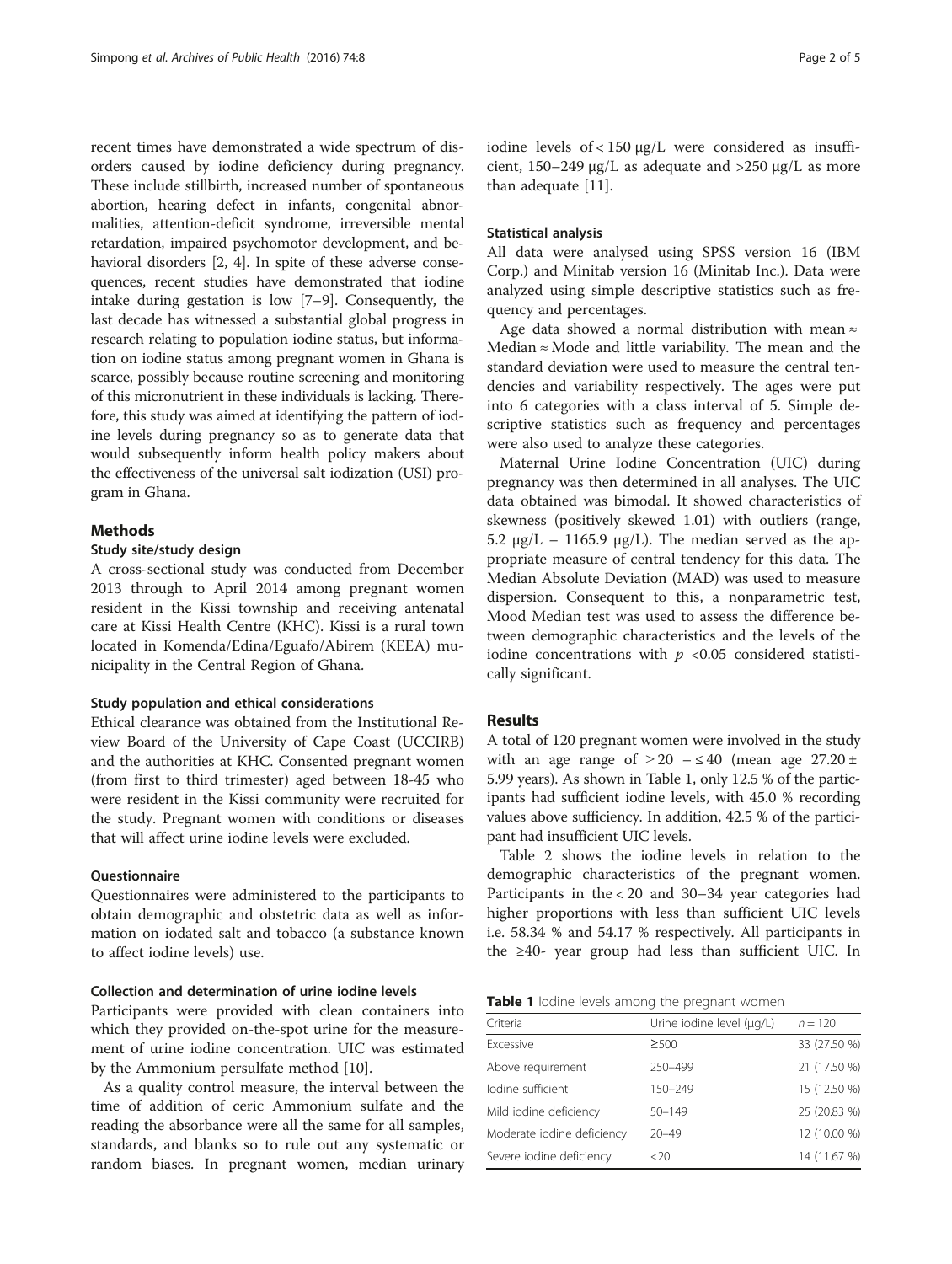|                     | Urine iodine levels $n$ (%) |            |            |            |            |            |                |
|---------------------|-----------------------------|------------|------------|------------|------------|------------|----------------|
| Age group (yrs)     | <20                         | $20 - 49$  | $50 - 149$ | 150-249    | 250-499    | 500        | Total          |
| $<$ 20              | 2(16.67)                    | 2(16.67)   | 3(25.00)   | 1(8.33)    | 2(16.67)   | 2(16.67)   | 12             |
| $20 - 24$           | 4(13.33)                    | 2(6.67)    | 5(16.67)   | 4(13.33)   | 9(30.00)   | 6(20.00)   | 30             |
| $25 - 29$           | 2(5.71)                     | 2(5.71)    | 8 (22.86)  | 2(5.71)    | 7(20.00)   | 14 (40.00) | 35             |
| $30 - 34$           | 3(12.50)                    | 3(12.50)   | 7(29.17)   | 6(25.00)   | 1(4.17)    | 4(16.67)   | 24             |
| $35 - 39$           | 2(11.76)                    | 3(17.65)   | 1(5.88)    | 2(11.76)   | 2(11.76)   | 7(41.18)   | 17             |
| $\geq 40$           | 1(50.00)                    | 0(0.00)    | 1(50.00)   | 0(0.00)    | 0(0.00)    | 0(0.00)    | $\overline{2}$ |
| Occupation          |                             |            |            |            |            |            |                |
| Formal              | 0(0)                        | 0(0)       | 1(16.67)   | 1(16.67)   | 1(16.67)   | 3(50)      | 6              |
| Non-formal          | 11 (12.36)                  | 9(10.11)   | 19 (21.35) | 11 (12.36) | 15 (16.85) | 24 (26.97) | 89             |
| None                | 3(12.00)                    | 3(12.00)   | 5(20.00)   | 3(12.00)   | 5(20.00)   | 6(24.00)   | 25             |
| Trimester           |                             |            |            |            |            |            |                |
| First               | 2(7.14)                     | 4 (14.29)  | 8(28.57)   | 2(7.14)    | 5(17.86)   | 7(25.00)   | 28             |
| Second              | 7(11.48)                    | 6(9.84)    | 11 (18.03) | 5(8.20)    | 12 (19.97) | 20 (32.79) | 61             |
| Third               | 5(16.13)                    | 2(6.45)    | 6(19.35)   | 8 (25.81)  | 4 (12.90)  | 6(19.35)   | 31             |
| Use of iodated salt |                             |            |            |            |            |            |                |
| Yes                 | 0(0.00)                     | 0(0.00)    | 13 (16.25) | 14 (17.50) | 20 (25.00) | 33 (41.25) | $\mathbf{0}$   |
| <b>No</b>           | 14 (35.00)                  | 12 (30.00) | 12 (30.00) | 1(2.50)    | 1(2.50)    | 0(0.00)    | 0              |

<span id="page-2-0"></span>Table 2 lodine levels in relation to the characteristics of the pregnant women

addition, participants in the 25–29-year category had the lowest proportion (34.28 %) having less than sufficient UIC. Moreover, participants in the 25–29-year category had the highest proportion (60 %) with UIC above sufficient levels. However, there was no significant difference between participant age group and their respective iodine level concentration ( $p = 0.272$ ). Whereas a total of 50 % of participants in their first trimester had less than sufficient UIC, 39.3 % and 41.9 % of participants in their second and third trimester respectively, had less than sufficient UIC. 42.86 % of participants in their first trimester had above sufficient UIC, whereas 44.79 % and 32.25 % participants in their second and third trimesters had above sufficient UIC levels.

Majority (95 %) of the participants had no formal occupation; and of these, 12.36 % had severe iodine deficiency, while 26.97 % had excess iodine levels. Although, fewer participants had formal occupation (5 %), none of the participants in this category had either severe or mild iodine deficiency. Of the 80 participants who were on iodized salt, only 16.25 % had mild iodine deficiency with none suffering from moderate or severe iodine deficiency. In contrast, of the 40 participants who did not used iodized salt, 35 %, 30 %, and 30 % suffered from severe, moderate and mild iodine deficiency respectively. In addition, 41.25 % of the participants on iodized salt had excess iodine levels whereas none of the participants who were not taking iodized salt had excess iodine levels.

## **Discussion**

Iodine is an important micronutrient required for the synthesis of thyroid hormones which is critical for proper development of the fetal brain. As foetal thyroid hormone production depends on maternal iodine levels [[12\]](#page-4-0), this study sought to investigate the UIC in pregnant women at Kissi the Central Region of Ghana.

The measurement of urinary iodine (UI) provides an accurate approximation of dietary iodine intake in view of the fact that the majority of iodine ingested is excreted via the urine. Urine iodine concentration is thus a reliable estimate of the amount of iodine intake and by extension of iodine deficiency [[5\]](#page-3-0). This study found 42.5 % prevalence of iodine deficiency in pregnant women in the study population, suggesting that this atrisk group and their unborn children are still in danger of iodine deficiency disorder (IDD). Recent studies in the UK and Europe found that even a mild iodine deficiency during pregnancy led to defective neurodevelopment that negatively impacted the intelligence quotient (IQ) and cognitive functions of such children [[13, 14](#page-4-0)]. Therefore, the high prevalence of iodine insufficiency reported in this study suggests that urgent national measures are required to correct the iodine insufficiency in pregnant women in these communities. The findings in this study also suggests that the high prevalence of iodine insufficiency may be due to non-compliance with the use of iodized salt. This is particularly so considering that none of the participants on iodized salt suffered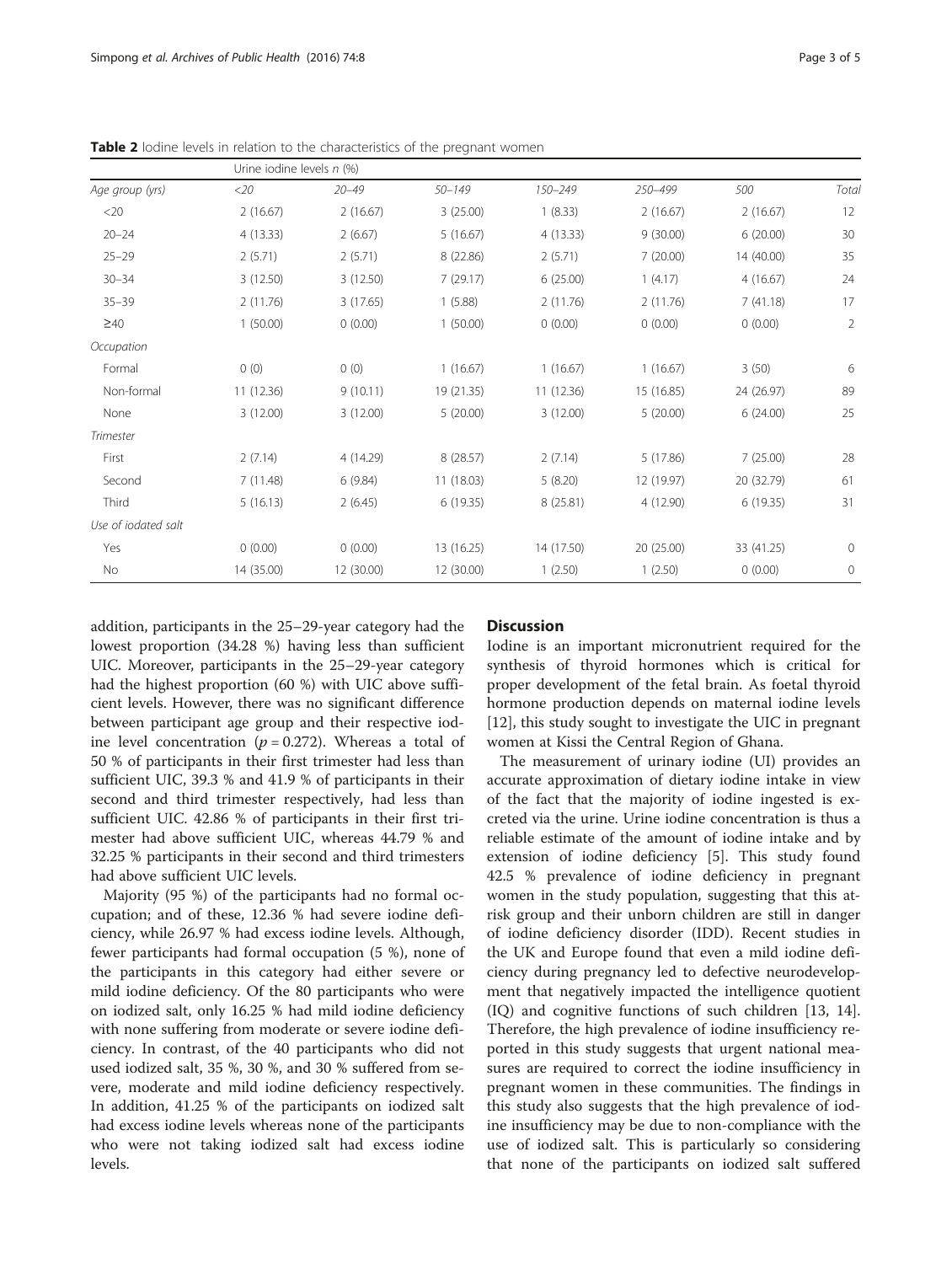<span id="page-3-0"></span>from severe or moderate iodine deficiency, whereas a total of 65 % of the participants using non-iodized salt had either severe or moderate iodine deficiency. This is in line with the WHO/UNICEF Joint Committee on Health policy which recommended that universal salt iodization (USI) was the most cost-effective means to eradicate iodine insufficiency [\[15](#page-4-0)].

By using UIC in school-aged children (SAC), Andersson et al., previously found a 40 % prevalence of iodine insufficiency in an African population [1]. Although we used UIC in pregnant women in this study, the 42.5 % prevalence estimated in this study suggests a good correlation between the median UIC in SAC, and in adults, in a population that primarily uses iodized salt as the source of dietary iodine, as is the case in Ghana.

More importantly, this study in the Ghanaian setting also demonstrates non-compliance with the WHO universal salt iodization (USI) program proposed specifically to eliminate iodine deficiency disorders. Approximately, 33.3 % of the pregnant women evaluated were not using iodized salt stressing the need to find innovative ways to improve, as well as sustain, the educational programs meant to increase compliance with the WHO USI program. This would increase the understanding by the general public regarding the IDD and the need to use iodized salt to help eradicate these preventable diseases. In support of this argument, only a total of 2.5 % of participants who were not using iodized salt had UIC above sufficient levels. In contrast, a total of 66.3 % of the participants on iodized salt had UIC above sufficient levels. As it is documented that excess iodine is associated with adverse effects such as hyperthyroidism and thyroiditis [[16\]](#page-4-0), this study also demonstrates the need to routinely monitor the salt iodization program so as to ensure a median UIC of 100–200 μg/L as recommended by the WHO [\[17\]](#page-4-0) in order to prevent iodine-induced hyperthyroidism and other adverse effects of excess iodine. Participants in the 25–29 year group had the lowest proportion of subjects with less than sufficient UIC as well as the highest proportion of subjects with more than sufficient UIC, suggesting that this age group may be more willing to take regular iodine supplementation in their diet.

To our knowledge this is the first study to use the persulfate method to estimate urine iodine in the Ghanaian population. However, this work has few limitations. First, a larger sample size would have shed more light on the correlation between participant age group and their compliance with the USI program. Second, although adequate amount of iodine (50 ppm) exist in iodized salt in Ghana, the methods of food processing, and cooking in individual households is likely to have affected the iodine levels in the participants. Third, this study is limited by our inability to obtain verification from independent bodies associated with quality controls of iodine assays. Finally, the iodine content in the local water supply was not determined.

#### Conclusion

There is a high prevalence of iodine insufficiency in pregnant women visiting KHC in the Central Region of Ghana. Iodine insufficiency is more prevalent in pregnant women who do not use iodized salt as their main source of dietary salt. Urgent national policies including extensive educational programs to ensure compliance with the USI program, as well as fortification of foods with iodine will ensure adequate iodine levels especially in vulnerable individuals.

#### Competing interests

The authors declare that they have no competing interest.

#### Authors' contribution

DLS, MTM and RB were involved in the conception and design of the study; DLS, PA, RKDE were involved in the interpretation of data and writing of the manuscript, RB performed all the experimental work, FAY and KA were involved in the statistical analysis and interpretation of the data. All authors read and approved the final manuscript.

#### Acknowledgement

We are very grateful to department of Laboratory Technology, University of Cape Coast for giving us access to their laboratory and equipments. We are also indeed thankful to the participants, and the entire staff of KHC.

#### Author details

<sup>1</sup>Department of Laboratory Technology, School of Allied Health Science, University of Cape Coast, Cape Coast, Ghana. <sup>2</sup>Institute of Infection and Inflammation, University of Glasgow, Glasgow, UK.<sup>3</sup> School of Medical Sciences, University of Cape Coast, Cape Coast, Ghana. <sup>4</sup>Ghana Energy Commission, Cape Coast, Ghana.

#### Received: 4 August 2015 Accepted: 11 January 2016 Published online: 22 February 2016

#### References

- 1. Andersson M, Karumbunathan V, Zimmermann MB. Global iodine status in 2011 and trends over the past decade. J Nutr. 2012;142(4):744–50.
- Prieto G, Torres MT, Frances L, Falguera G, Vila L, Manresa JM, et al. Nutritional status of iodine in pregnant women in Catalonia (Spain): study on hygiene-dietetic habits and iodine in urine. BMC Pregnancy Childbirth. 2011;11:17.
- 3. KA, Bh P, Pn S, S M, Hp P. Urinary iodine excretion in pregnancy: a pilot study in the region of Nepal. J Clin Diagn Res, 2013. 7(7): p. 1319-21.
- 4. Charlton K, Yeatman H, Lucas C, Axford S, Gemming L, Houweling F, et al. Poor knowledge and practices related to iodine nutrition during pregnancy and lactation in Australian women: pre- and post-iodine fortification. Nutrients. 2012;4(9):1317–27.
- 5. Skeaff SA. Iodine deficiency in pregnancy: the effect on neurodevelopment in the child. Nutrients. 2011;3(2):265–73.
- 6. Fisher J, Tran T, Biggs B, Tran T, Dwyer T, Casey G, et al. Iodine status in late pregnancy and psychosocial determinants of iodized salt use in rural northern Viet Nam. Bull World Health Organ. 2011;89(11):813–20.
- 7. Majumder A, Jaiswal A, Chatterjee S. Prevalence of iodine deficiency among pregnant and lactating women: Experience in Kolkata. Indian J Endocrinol Metab. 2014;18(4):486–90.
- 8. Kedir H, Berhane Y, Worku A. Subclinical Iodine Deficiency among Pregnant Women in Haramaya District, Eastern Ethiopia: A Community-Based Study. J Nutr Metab. 2014;2014:878926.
- 9. Ghassabian A, Steenweg-de G J, Peeters RP, Ross HA, Jaddoe VW, Hofman A, et al. Maternal urinary iodine concentration in pregnancy and children's